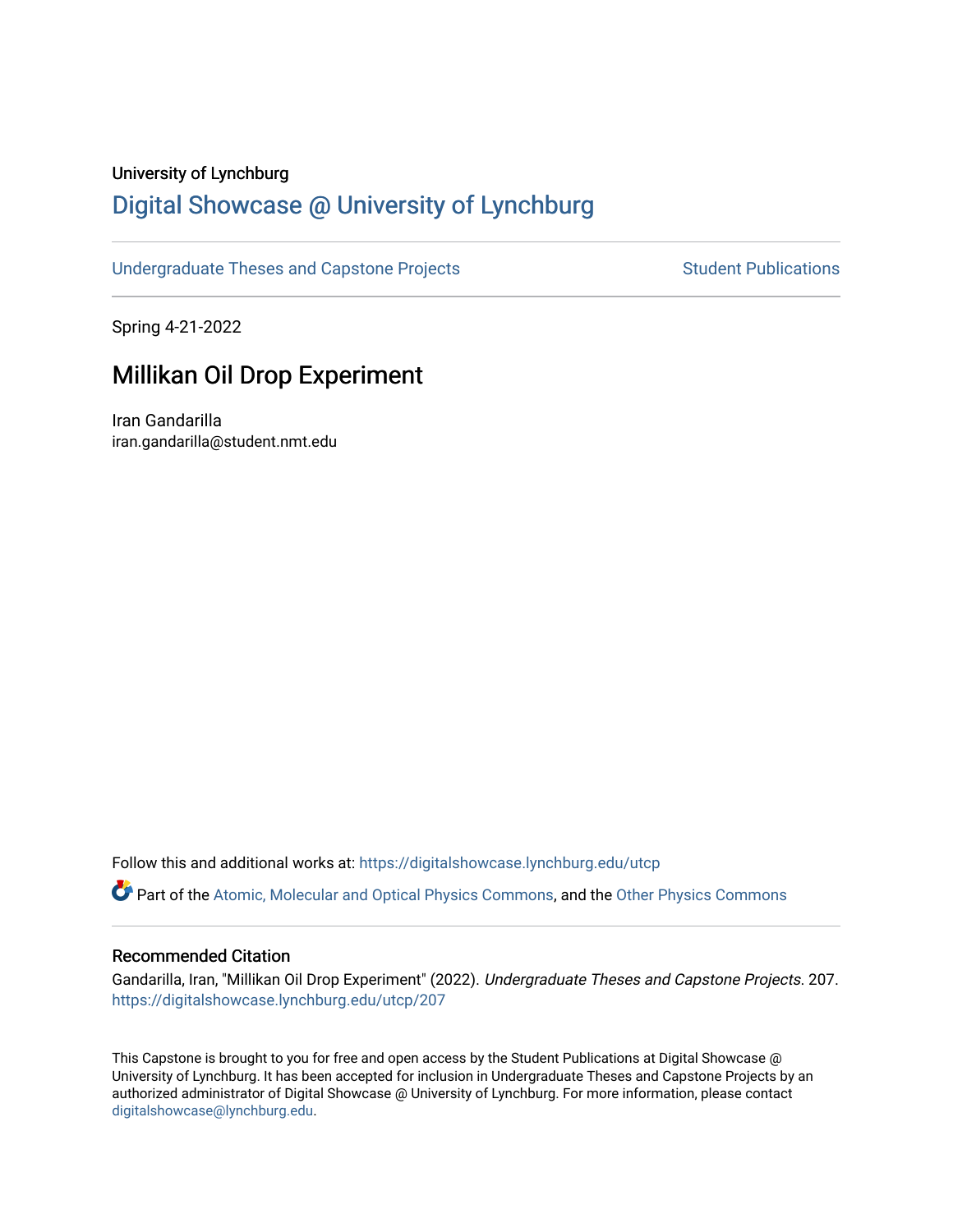# Millikan Oil Drop Experiment Anonymous

February 6, 2022

#### Abstract

In this experiment we recreate the oil drop experiment conducted by Robert A. Millikan in  $1910^{[1]}$ . The goal was to derive the charge of the electron. We did this using a MODA01 apparatus specifically designed for this experiment. Two principal measurements were needed to derive our results. One, was the distance a drop travelled in a measured amount of time. Second, was the voltage required to keep the drop suspended in a relatively fixed position. These measurements were made for a total of 13 drops. We calculated the electron charge to be  $(1.37 \pm 1.93) \times 10^{-19}$ C. This is about 14% less than the accepted value of  $1.602 \times 10^{-19}$ C. Overall, the main sources of error arose from the distance measurements inside the oil drop chamber and the fact that the voltage on the apparatus was not able to reach down to zero.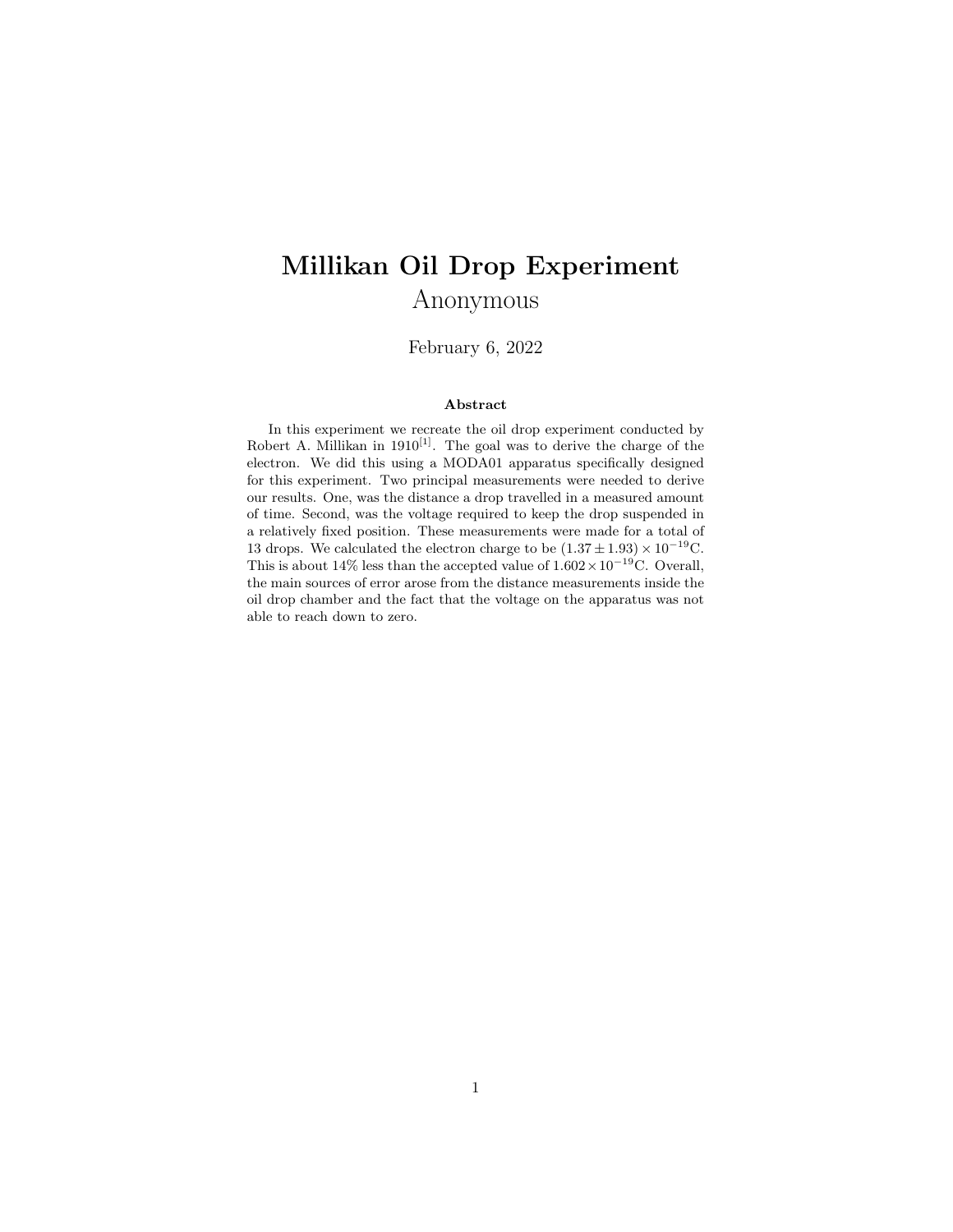### 1 Introduction

The experiment we are recreating is the oil drop experiment conducted by Robert A. Millikan in  $1910^{[1]}$ . The purpose of the experiment is to calculate the charge of the electron. This experiment had been done before Millikan, but he used more precise methods for both his observational process and his mathematical analysis. Because of this, the charge of the electron is, of course, known at this point. We also know of the most significant sources of error in this experiment. Namely, the viscosity of air, as it depends on the size of the drop and the pressure inside the oil drop chamber. The purpose of this paper is to contribute more data and to see the effects on uncertainty that different sources of error have on the final values.

#### $\mathbf{a}$  $\mathbf{1}$  $\overline{2}$  $\overline{Q}$  $\mathsf 3$ 10  $11$  $\overline{4}$  $12$  $\epsilon$  $\overline{z}$ Figure 2 1 Oil mist chamber 4 Upper electrode plate 7 Unit top panel 10 Oil mist passage 8 Oil mist chamber cap 2 Oil mist shutter 5 Oil drop chambe 11 Upper plate connector 9 Oil spray opening 3 Draft shield 6 Lower electrode plate 12 Oil drop hole

#### 2 Methods

Figure 1: Schematic of the oil drop device that was ultimately connected to the MODA01 apparatus<sup>[3]</sup> .

A camera (seen in Figure 2) views the inside of the oil drop chamber and transfers a live video view to our oil drop computer software. The computer video was then also projected onto a large projector screen. The voltage across the oil drop chamber was controlled using a dial on the apparatus. The goal was to have an individual drop in the drop chamber to make observations simpler. For this, the oil shutter was only opened after the oil had already been sprayed in the mist chamber. For the sake of analysis, the ideal drop should be in clear view, falling slowly, and should withstand high voltages.

Our computer software superimposes a grid on the live video to measure the space inside the oil drop chamber. This grid, however, is not taken to be very accurate. To calibrate the superimposed grid, we insert a wire of known diameter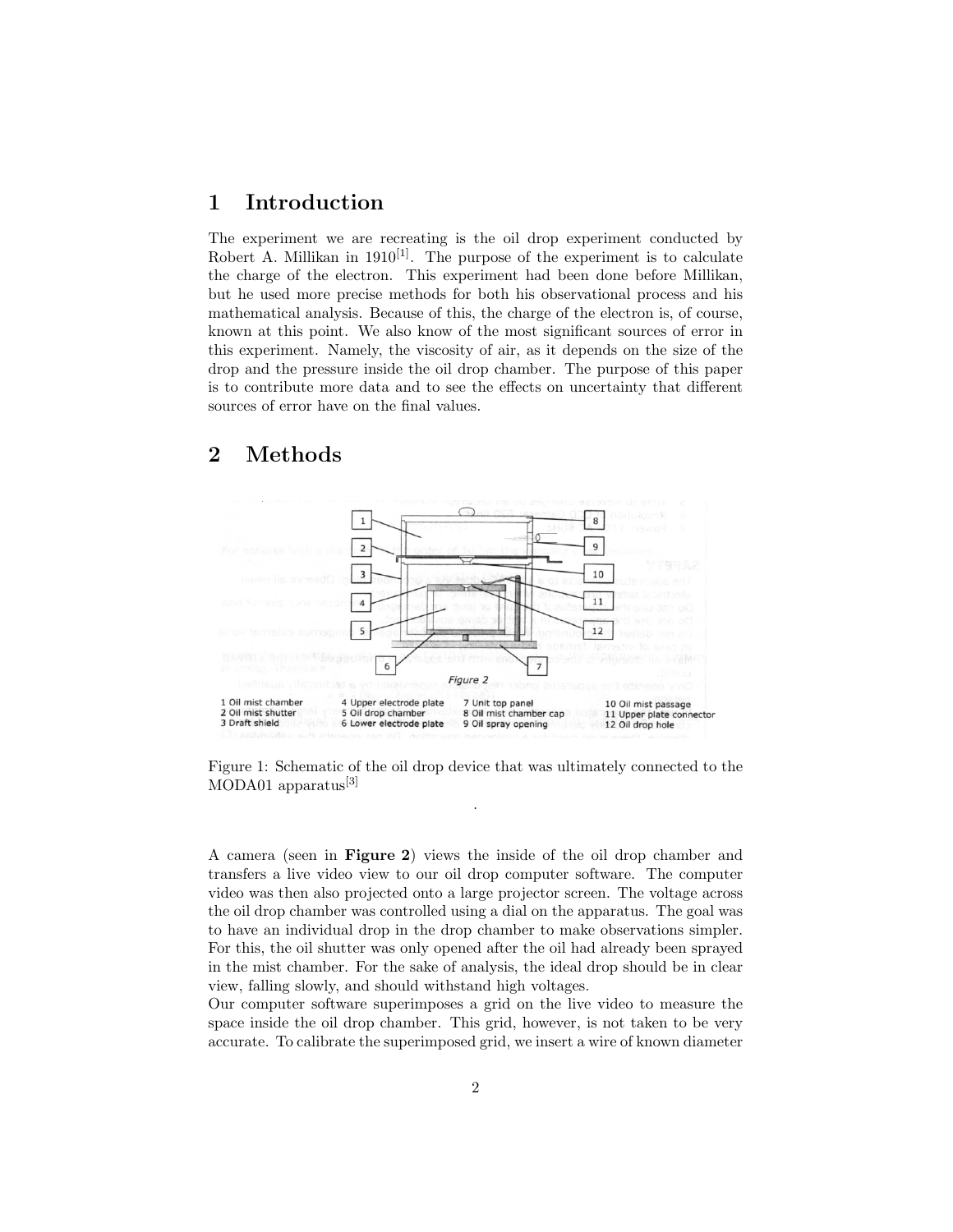

Figure 2: Image of a section of the MODA01 apparatus with the oil drop device above it. The camera is the dark device inserted into the draft shield of the oil drop device.

 $(0.266 \pm 0.002 \text{mm})$  into the oil drop chamber. We then measure the diameter of the wire as it appears on the video displayed on the projector screen, which was  $(11.3 \pm 0.1 \text{cm})$ . Comparing the ratios, we are able to correct the grid spacing. A 0.25mm grid spacing, corresponded to  $(8 \pm 0.1 \text{cm})$  as seen on the projector screen. After the correction we concluded that the 1mm on the grid was actually  $(0.76 \pm 0.01$  mm)

Another correction was made to the voltage displayed on the oil drop apparatus  $(V_a)$ . A voltmeter was used to measure the voltage between the upper plate connector and the lower electrode plate  $(V_m)(\text{see Figure 1}).$  We recorded both the voltage shown by the apparatus and the voltage measured by the voltmeter for a range of 12 voltages from 2V-301V. We then plotted the voltage shown by the apparatus vs. the voltage measured by the voltmeter. The slope of the plot's best fit line (0.999) was used to derive the corrected voltage  $(V_{\text{corr}})$  from that observed on the appartus' display thereafter. The formula used was

$$
V_{\text{corr}} = \frac{V_a}{0.999}.
$$

For an individual drop, we first measured the amount of time it took to fall a millimeter with no electric field inside the drop chamber (Voltage=0). The drop's fall was measured four times in order to calculate a more precise average time. After these measurements, the goal was to increase the voltage until the same drop was suspended in a relatively stable position. This voltage is recorded and then corrected. Both of these measurements were recorded for a total of 13 drops.

To calulate the velocity of a drop  $(v)$ , we used the average time  $(t_{\text{avg}})$  and the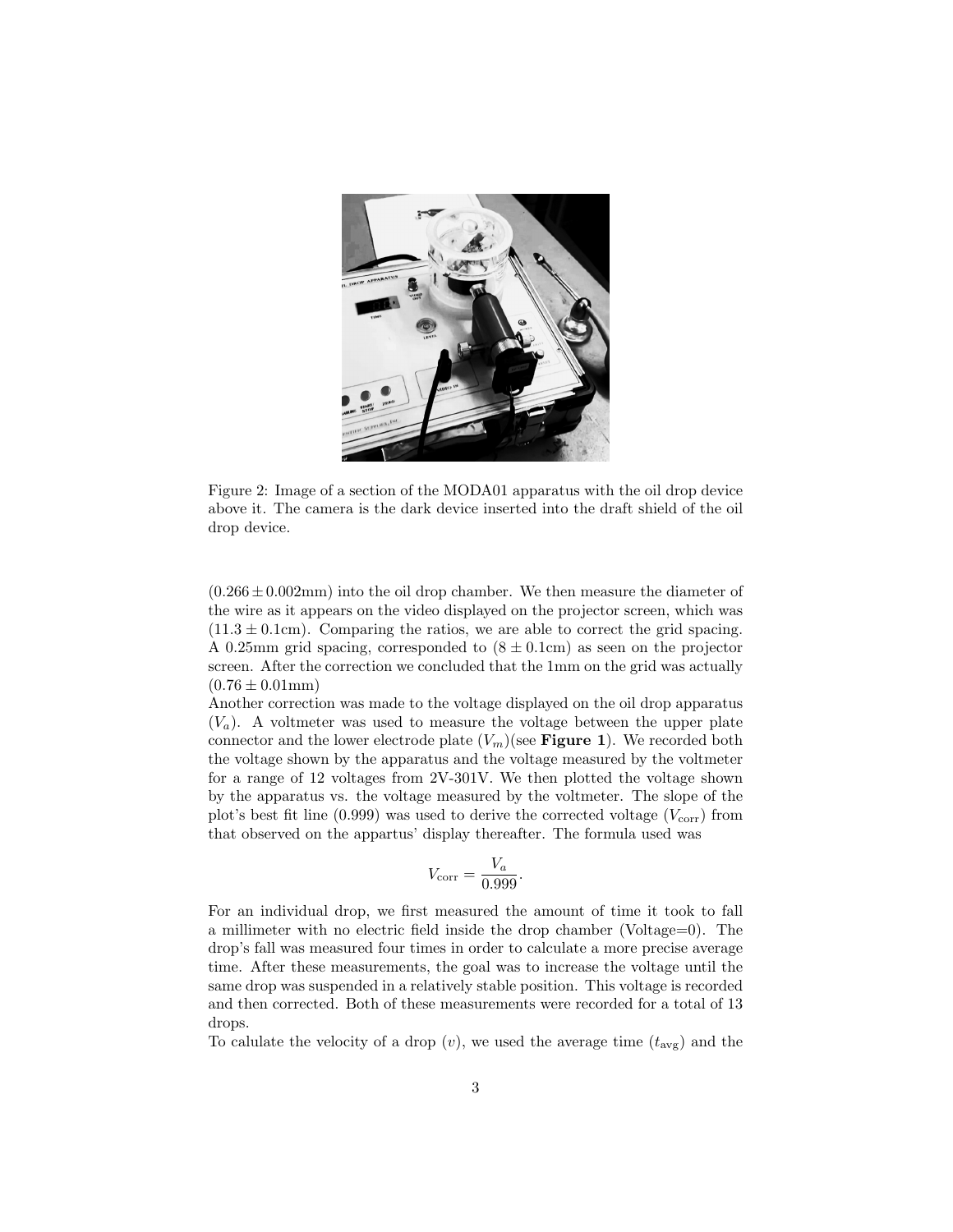distance travelled (d)

$$
v = \frac{d}{t_{\text{avg}}}
$$

To calculate the radius of the drop  $(a)$ , we used an equation derived from kinematics<sup>[2]</sup> using the fact that a drop is at terminal velocity  $(v)$ 

$$
a = \sqrt{\frac{9\eta v}{2\rho_{\text{oil}}g}}
$$

Where  $\eta$  is the viscosity of air  $(1.849 \times 10^{-5} \text{kg}/\text{ms})$ ,  $\rho_{\text{oil}}$  is the density of the oil drop  $(981 \pm 5 \text{kg/m}^3)$ , and g is the acceleration due to gravity  $(9.81 \text{m/s}^2)$ . However, a small correction was made due to the fact that the viscosity of air is

effectively different depending on the radius of a drop and atmospheric pressure (p) during the experiment  $(76.4 \pm 0.075 \text{ cmHg})$ . The equation used for the effective viscosity was

$$
\eta_e = \eta (1 + \frac{b}{pa})^{-1}
$$

This new corrected  $\eta_e$  was then used to recalculate a corrected radius for a drop  $(a_c)$  using the equation

$$
a_c = \sqrt{\frac{9\eta_e v}{2\rho_{\text{oil}}g}}
$$

This radius correction decreased the estimated radii by a maximum of about 4%.

To calculate the mass  $(m)$  of a drop, we used the formula for the volume of a sphere along with the density of the oil.

$$
m=\frac{4}{3}\pi a_c^3\rho_{\rm oil}
$$

Next, we used the Lorenz force equation

$$
F = qE
$$

to relate the force felt by a drop due to gravity and the force due to the electric field in the chamber. We know the voltage that was required to suspend a drop in a fixed position  $(V_{\text{corr}})$ , and we know that

$$
E = \frac{V_{\text{corr}}}{d}.
$$

So, to calculate the charge we set the two balancing forces equal to eachother to derive the equation

$$
q = \frac{mg}{\frac{V_{\text{corr}}}{d}}.
$$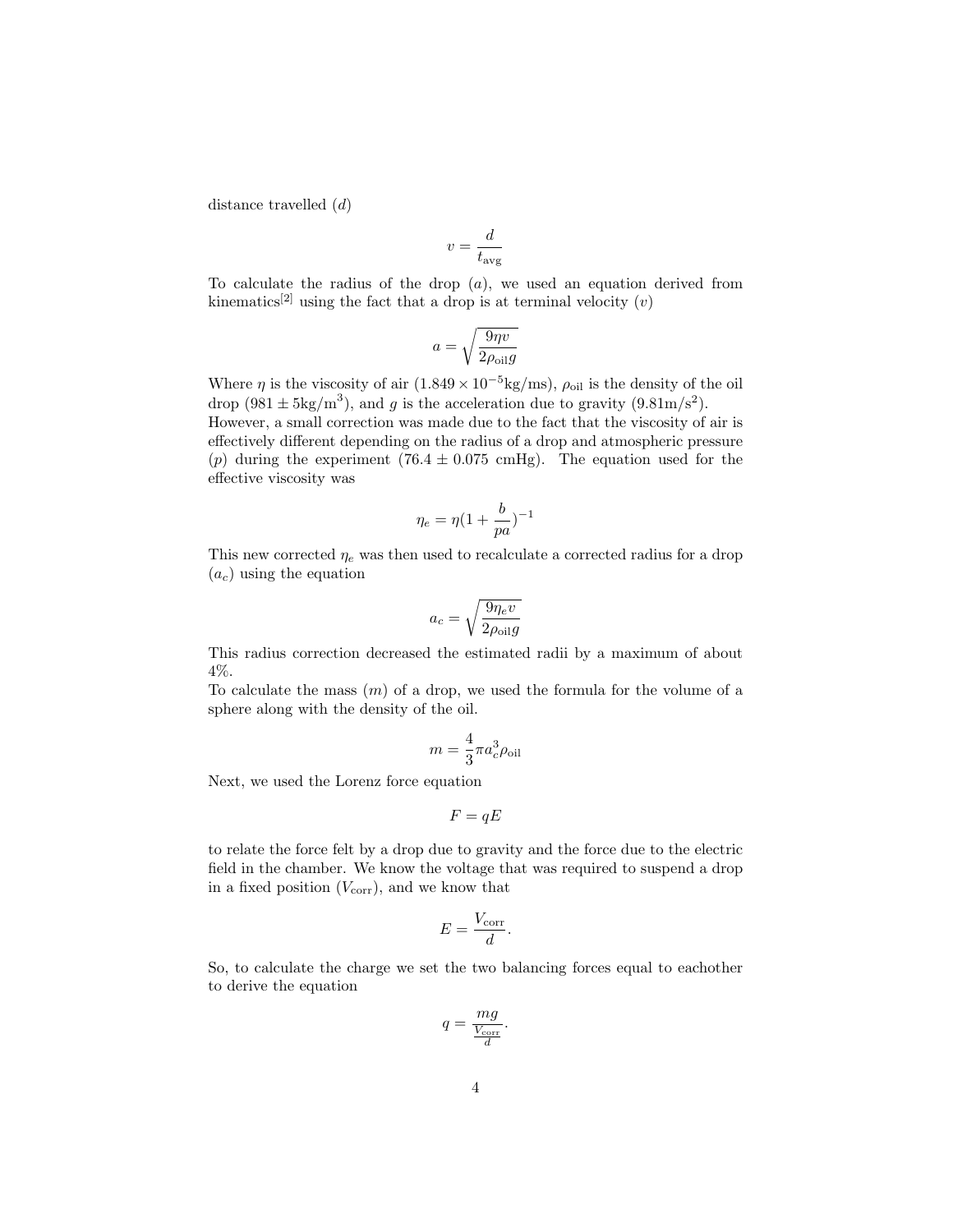This gives us the total charge on a drop. This charge is known to be quantized. In order to find the fundamental charge that these, we use an arithmetic method. This method involved taking the ratios of each calculated charge to the lowest charge.

$$
r_{1l}=\frac{q_1}{q_l}, r_{2l}=\frac{q_2}{q_l},\ldots
$$

Then, subtracting off the whole number

$$
r_{1l} = 2.14 \rightarrow 2.14 - 2 = 0.14 = r_{1w}
$$

$$
r_{2l} = 1.75 \rightarrow 1.75 - 1 = 0.75 = r_{2w}.
$$

Next, we multiply each  $r_{nw}$  by the smallest originally used charge  $(q_l)$ .

$$
r_{nw}q_l = q_{no}
$$

These  $q_{no}$  are the charges shown in **Table 1**. The lowest value is what we are using as the best estimate of the electron charge.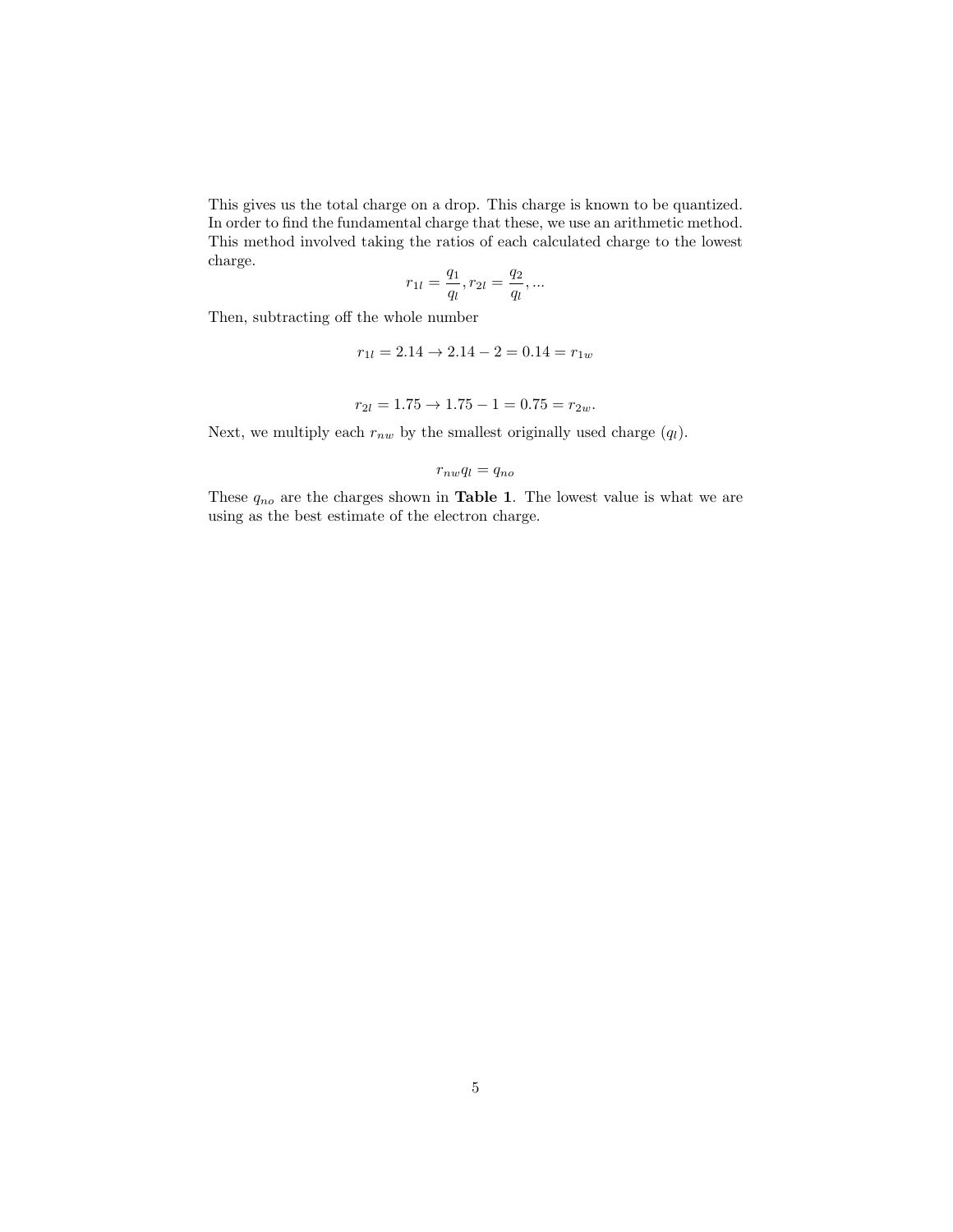## 3 Results



Apparatus vs. Voltmeter

Figure 3: Plot of the voltage displayed on the apparatus vs. that on the voltmeter. The equation of the best fit line is shown above the plot, from which the slope is used to correct subsequent voltage readings from the apparatus.

This plot shows us the average factor by which the two voltages are related to eachother. For any voltage reading on the apparatus, we divide that value by the slope of the best fit line (0.999) and get what we called the "corrected voltage".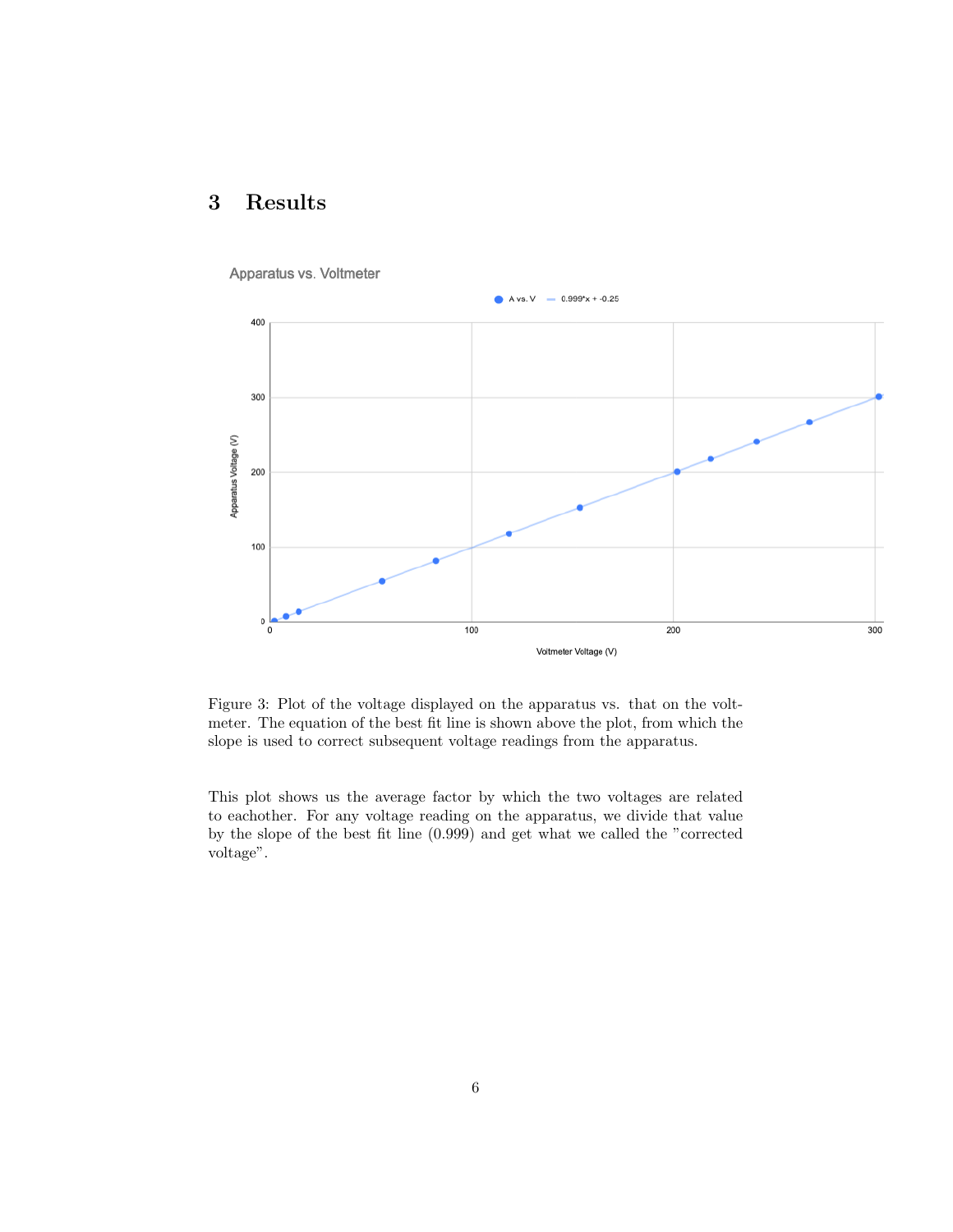Table 1: This table shows the main results for each drop and their respective uncertainties. Charges shown here have not yet been reduced.

| Drop           | Fall Time (s)   | Velocity $(\times 10^{-4} \frac{\text{m}}{\text{s}})$ | Radius $(\times 10^{-7} \text{m})$ | $\overline{\text{Mass}(\times 10^{-16} \text{kg})}$ | Charge ( $\times 10^{-19}$ C |
|----------------|-----------------|-------------------------------------------------------|------------------------------------|-----------------------------------------------------|------------------------------|
| $\mathbf{I}$   | $1.65 \pm 0.15$ | $4.6 \pm 0.5$                                         | $19.6 \pm 1.1$                     | $309 \pm 54$                                        | $36.8 \pm 5.14$              |
| $\overline{2}$ | $3.15 \pm 0.15$ | $2.4 \pm 0.2$                                         | $14.1 \pm 0.6$                     | $114 \pm 14.7$                                      | $30.1 \pm 2.23$              |
| 3              | $1.03 \pm 0.15$ | $7.4 \pm 1.2$                                         | $24.9 \pm 2.1$                     | $636 \pm 157$                                       | $281 \pm 62.7$               |
| $\overline{4}$ | $7.23 \pm 0.15$ | $1.1 \pm 0.1$                                         | $9.2 \pm 0.3$                      | $31.5 \pm 3.53$                                     | $17.2 \pm 0.58$              |
| $\overline{5}$ | $1.99 \pm 0.15$ | $3.8 \pm 0.4$                                         | $17.8 \pm 0.9$                     | $231 \pm 36.2$                                      | $43.1 \pm 5.01$              |
| 6              | $1.35 \pm 0.15$ | $5.6 \pm 0.7$                                         | $21.6 \pm 1.4$                     | $417 \pm 83$                                        | $101 \pm 17.2$               |
| $\overline{7}$ | $3.69 \pm 0.15$ | $2.1 \pm 0.2$                                         | $13.0 \pm 0.5$                     | $89.5 \pm 11$                                       | $93.3 \pm 5.93$              |
| 8              | $4.48 \pm 0.15$ | $1.7 \pm 0.1$                                         | $11.7 \pm 0.5$                     | $66.4 \pm 7.85$                                     | $36.5 \pm 1.93$              |
| 9              | $2.68 \pm 0.15$ | $2.8 \pm 0.3$                                         | $15.3 \pm 0.7$                     | $147 \pm 20$                                        | $55.7 \pm 4.83$              |
| 10             | $2.08 \pm 0.15$ | $3.7 \pm 0.4$                                         | $17.4 \pm 0.9$                     | $216 \pm 33$                                        | $158 \pm 17.6$               |
| 11             | $3.79 \pm 0.15$ | $2.0 \pm 0.2$                                         | $12.8 \pm 0.5$                     | $85.9 \pm 10.5$                                     | $63.8 \pm 3.95$              |
| 12             | $1.96 \pm 0.15$ | $3.9 \pm 0.4$                                         | $17.9 \pm 0.9$                     | $236 \pm 37.1$                                      | $123 \pm 14.5$               |
| 13             | $5.76 \pm 0.15$ | $1.3 \pm 0.1$                                         | $10.3 \pm 0.4$                     | $449 \pm 5.12$                                      | $119 \pm 4.99$               |

### 4 Conclusions

The lowest value we derived for the charge was  $(1.37 \pm 1.93) \times 10^{-19}$ C. This is about 14% less than the value calculated by R. A. Millikian, which was  $(1.592 \pm 0.003) \times 10^{-19}$ C. We also see a signicant uncertainty in the value of our charge. One of the main sources of this uncertainty was likely from the measurement of the distance the drop travelled. We used a wire of known diameter (0.266±0.002mm) to calibrate the grid, used by the software. However, the grid as seen on the projector screen was slighty distorted vertically due to the positioning of the projector. This in turn likely decreased the apparent distance travelled and therefore increased the calculated velocity of the drops. In terms of the best result for the charge, the largest source of error may have come from the fact that our apparatus could not reach down to 0V. Its lowest setting was about 2.2V, and this likely increased the fall time that was intended to be measured when  $V=0$ .

The drops observed were fairly large and moved relatively quickly down the chamber. A more judicious choice of drops would have benefitted this experiment.